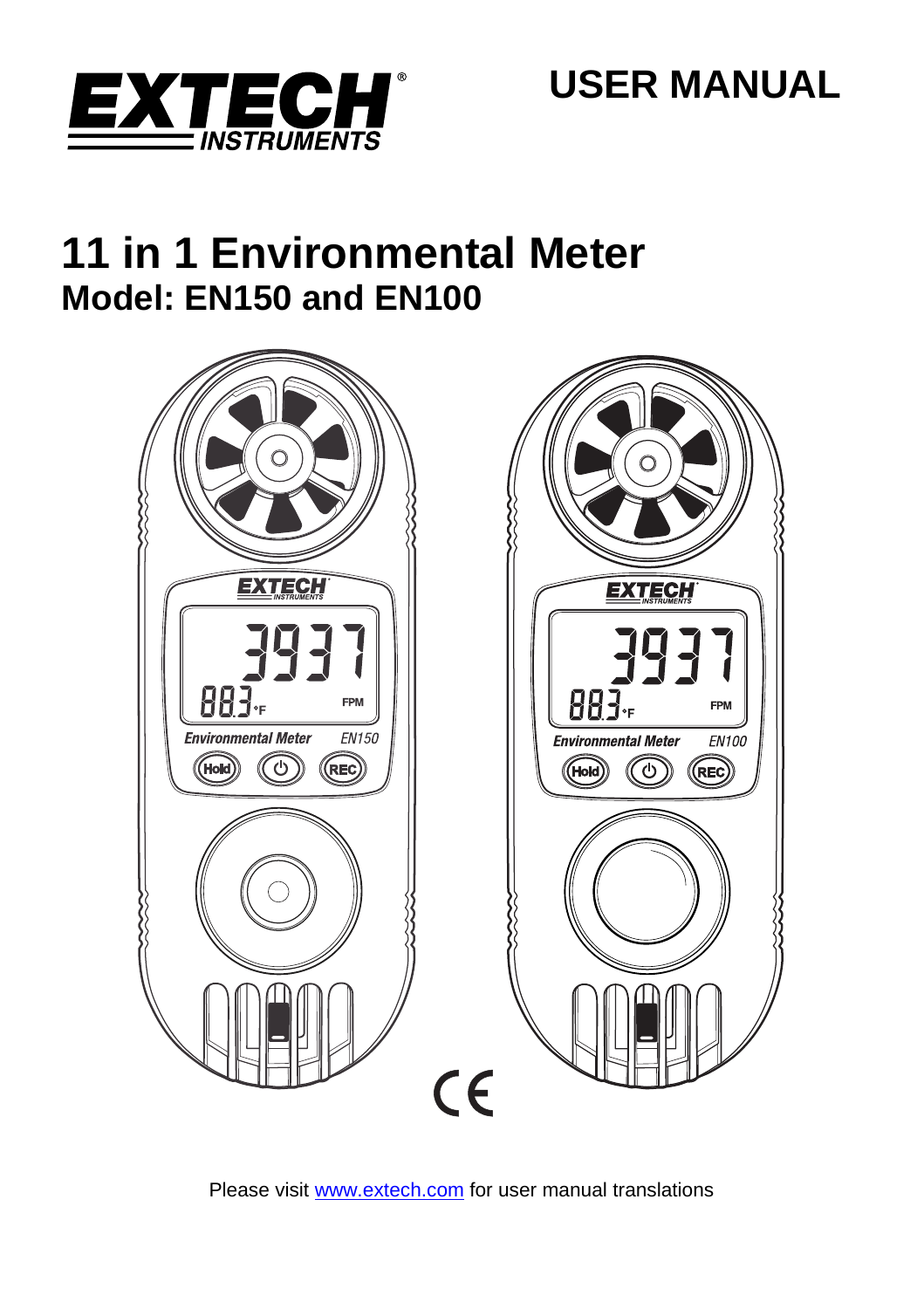## *Introduction*

Congratulations on your purchase of this Extech Meter. The EN100/EN150 contains 11 professional meters built into one convenient package. This meter ships fully tested and calibrated and, with proper use, should provide many years of reliable service.

### **Features**

This 11-in-1 professional measuring instrument provides the following functions:

- 1. Anemometer uses a low-friction ball bearing mounted wheel design for high accuracy
- 2. Humidity meter uses a high Precision humidity sensor for fast response time
- 3. Light meter uses a photo diode and color correction filter light sensor; spectrum meets C.I.E. photopic (EN100 only). The EN150 has a UV Light sensor
- 4. Optional PT100 RTD probe for external temperature measurements (EN100-PT)

### **Common Features**

- Built-in microprocessor circuit assures excellent performance and accuracy
- Concise and compact button arrangement for ease of operation
- Maximum and minimum values
- Hold function freezes the current reading value
- Front panel °C / °F selection button
- Lux/Foot-candle selection button
- Five (5) air velocity measurement units, selected by a front panel button
- Dual display with simultaneous display of relative humidity and temperature or air velocity and temperature
- Automatic Zero for the light meter
- Measurement capabilities for: Air Velocity, Air Flow, Wind Chill, Humidity, Dew Point, Wet Bulb, Heat Index, Light (Visible – EN100) (UVA – EN150), Thermometer, Barometric Pressure, Altitude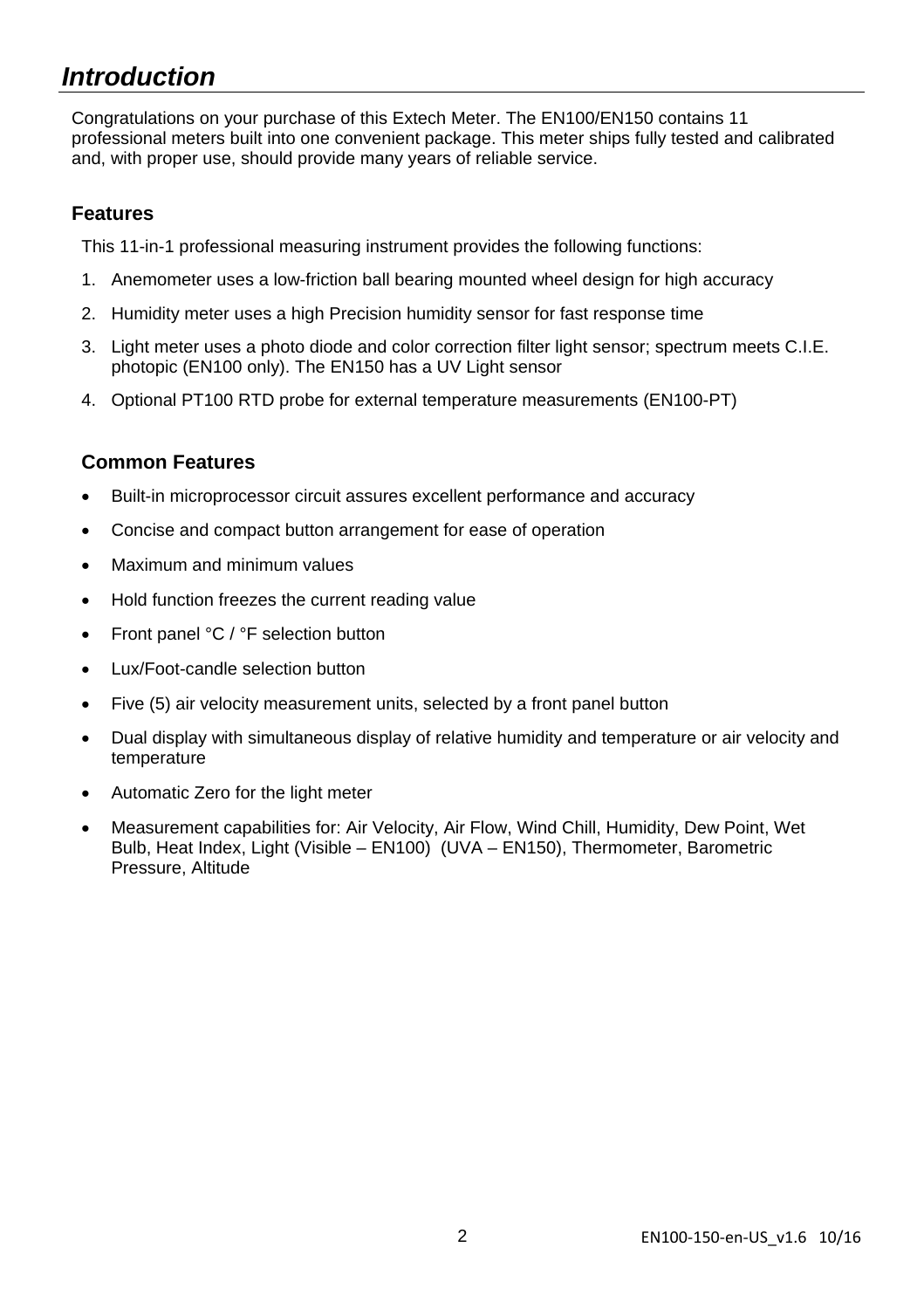## *Safety*

### **International Safety Symbols**



This symbol, adjacent to another symbol or terminal, indicates the user must refer to the manual for further information.



Double insulation

### **Cautions**

- Improper use of this meter can cause damage, shock, injury or death. Read and understand this user manual before operating the meter.
- Inspect the condition of the probe and the meter itself for any damage before operating the meter. Repair or replace any damage before use.
- If the equipment is used in a manner not specified by the manufacturer, the protection provided by the equipment may be impaired.
- This device is not a toy and must not reach children's hands. It contains hazardous objects as well as small parts that the children could swallow. In case a child swallows any of them, please contact a physician immediately
- Do not leave batteries and packing material lying around unattended; they can be dangerous for children if they use them as toys
- In case the device is going to be unused for an extended period of time, remove the batteries to prevent them from draining
- Expired or damaged batteries can cause cauterization on contact with the skin. Always, therefore, use suitable hand gloves in such cases
- See that the battery is not short-circuited. Do not throw batteries into the fire.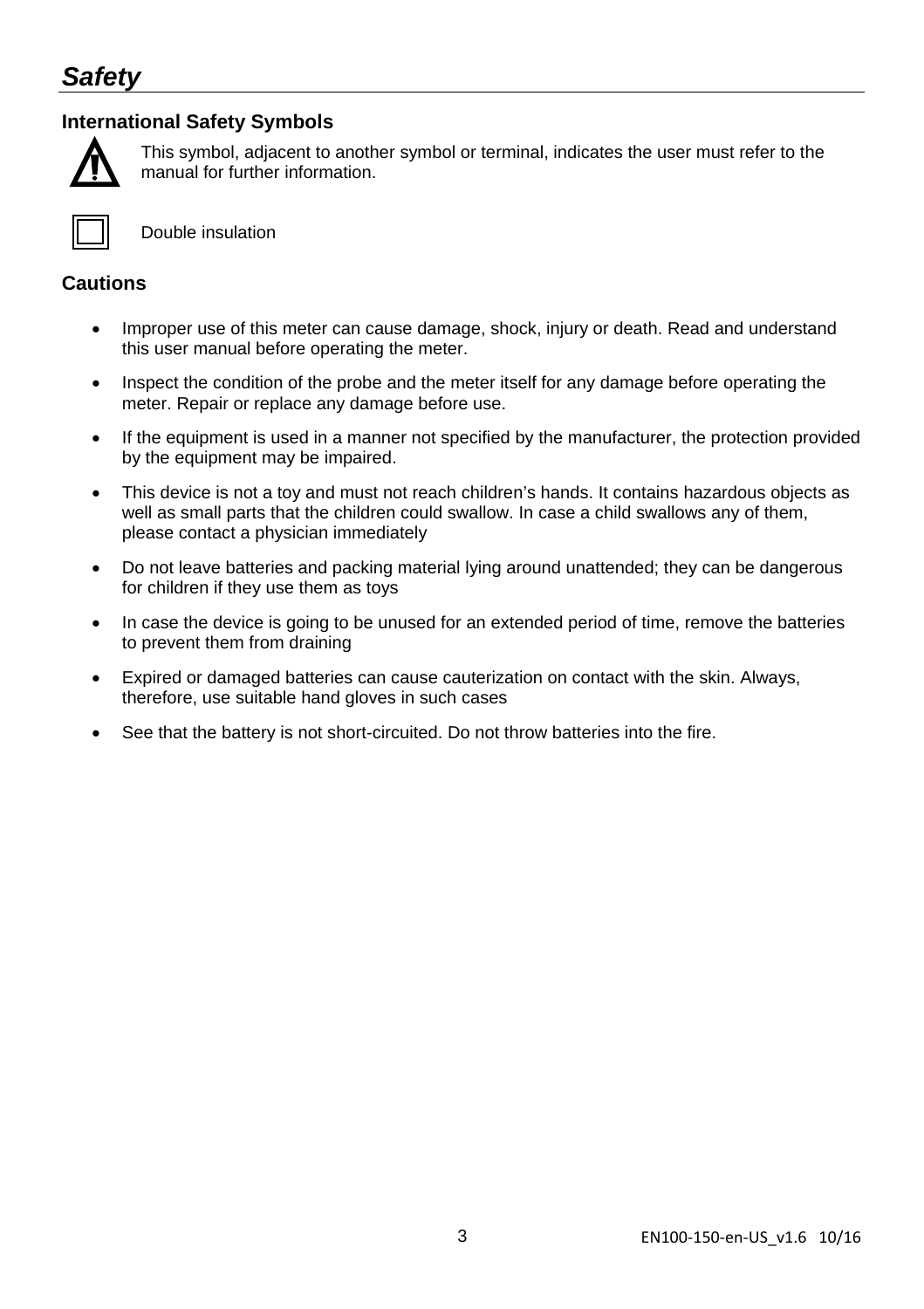- 1. Air Speed Sensor
- 2. PT100 RTD probe input socket (optional)
- 3. LCD Display
- 4. Hold Button
- 5. REC button
- 6. Power Button
- 7. Light Sensor (EN100); UV Sensor (EN150)
- 8. Air Temperature and Relative Humidity sensor

Note: Altitude sensor and battery compartment on rear of unit



 $\boldsymbol{I}$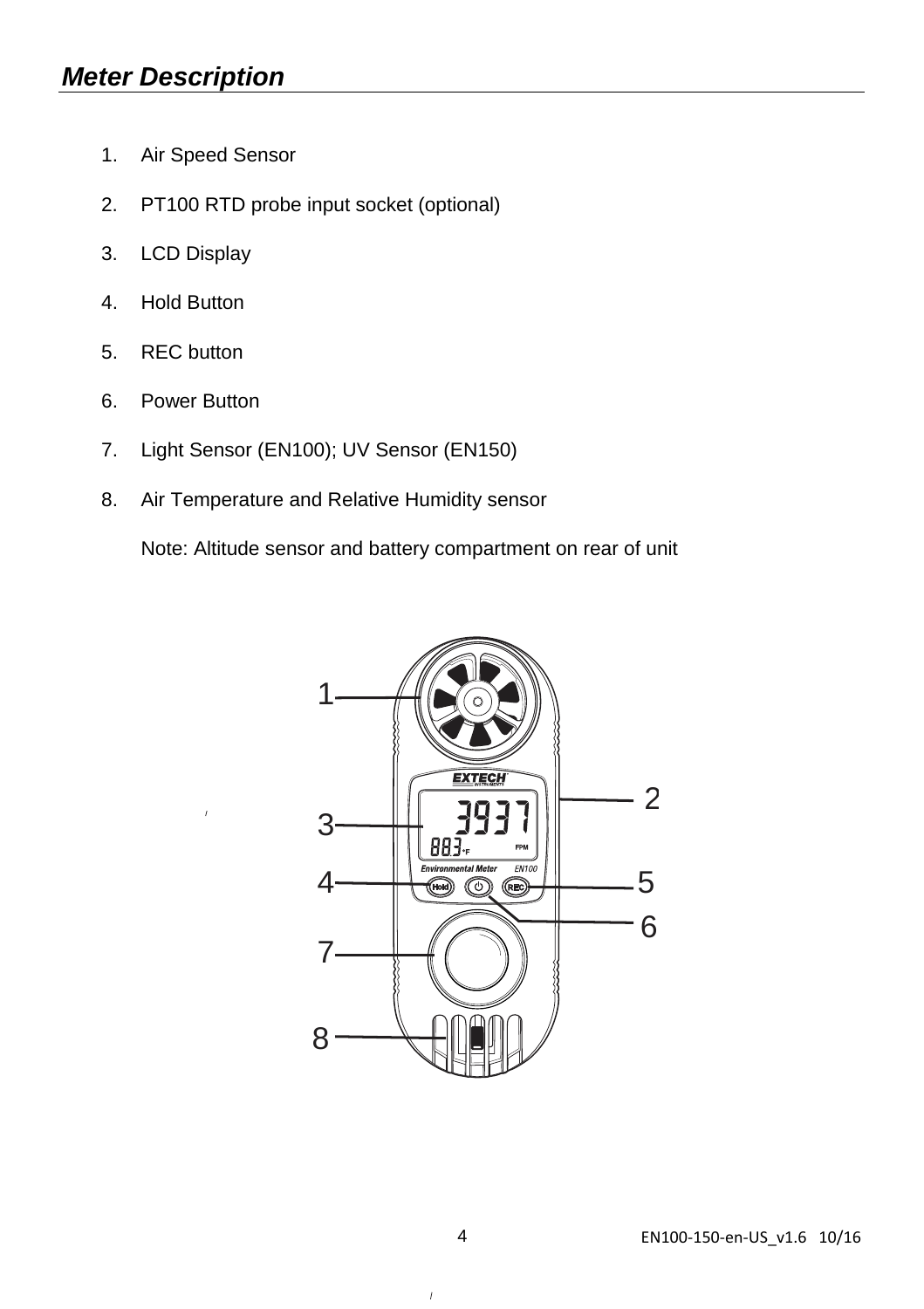## *Units of Measure Selections*

| <b>Units</b> | <b>Function</b>                                                 |
|--------------|-----------------------------------------------------------------|
| An           | Anemometer: ft/min, m/s, km/h, MPH, knots; Temp °C/ °F          |
| AirFl        | Air flow: CFM, CMM                                              |
| <b>CHILL</b> | Wind Chill: °C/ °F                                              |
| rH           | Relative Humidity: %RH; Temp: °C/ °F                            |
| dP           | Dew Point: °C/ °F                                               |
| Et           | Wet Bulb Temperature: °C/ °F                                    |
| <b>HEAt</b>  | Heat Index: °C/ °F                                              |
| Light        | Visible light: Lux, Ft-cd (EN100 only)                          |
| U A          | UVA light: uW/cm <sup>2</sup> , mW/cm <sup>2</sup> (EN150 only) |
| <b>BAr</b>   | Barometric pressure: mmHg, hPA, inHg                            |
| HigH         | Altitude: Ft, m                                                 |
| Pt           | Optional RTD probe (PT100)                                      |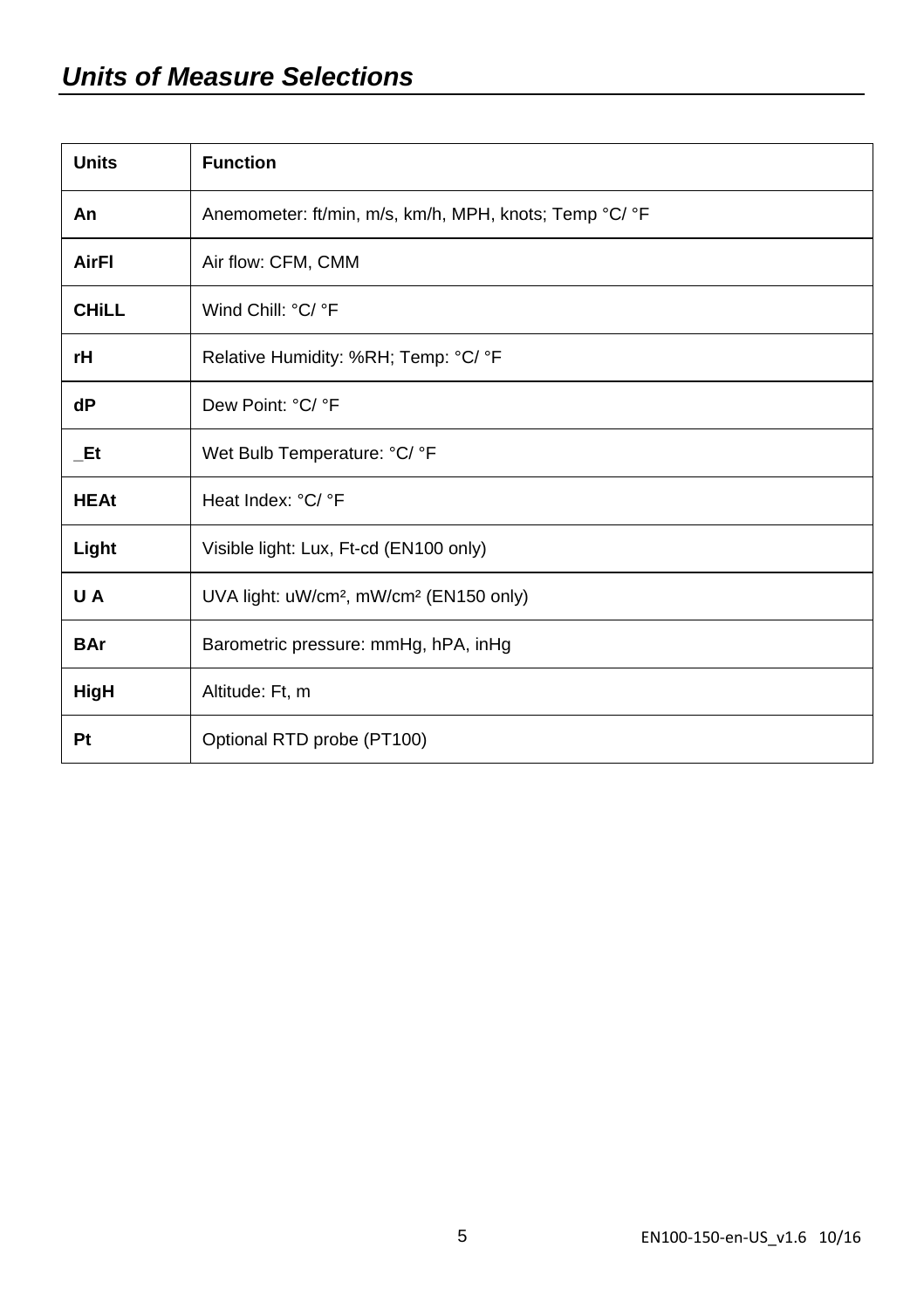## *Operation*

#### **Powering the meter**

- 1. Press the Power button to turn the instrument ON
- 2. If the meter does not turn on or if the " $\sqrt{X}$ " low battery symbol appears in the display, replace the batteries.
- 3. Press the Function button to select the measurement needed.
- 4. Press and hold the Power button for >4 seconds to power off the unit.

#### **Anemometer - Air Velocity Measurement**

- 1. Select the Air Velocity function by pressing and holding the "HOLD" button until the display indicates "**An**" and then release the HOLD button.
- 2. Press and Hold the "REC" button until 'Units' appears. Press the Power button (up) to select the desired units; Anemometer units (ft/min, m/s, km/h, MPH, or knots).
- 3. Press "REC" to select the temperature unit. C/F
- 4. Press the REC button again to return to the Air velocity measurement mode.
- 5. Face the air velocity sensor into the source of the airflow.
- 6. The display will show the air velocity and the ambient temperature.
- 7. Allow time for the reading to stabilize and note the values indicated.

#### **Anemometer - Air Flow Measurement**

- 1. Select the Air Flow function by pressing and holding the "HOLD" button until the display indicates "**AirFl**" then release the HOLD button.
- 2. Press and Hold the "REC" button until 'Units' appears. Press the Power button (up) to select CFM or CMM. Press the REC button to save the units.
- 3. To Enter the Square area of a duct, press the HOLD button momentarily. The HOLD icon will appear on the display. Press and hold the "REC" button until m-2 or F-2 appear in the lower left corner of the display. Use the Power (up) or HOLD button (down) to enter a Square area value. Press the "REC" button to save.
- 4. Face the air velocity sensor into the source of the airflow.
- 5. The display will show the Air Flow measurement.
- 6. Allow time for the reading to stabilize and note the values indicated. Air velocity may fluctuate slightly.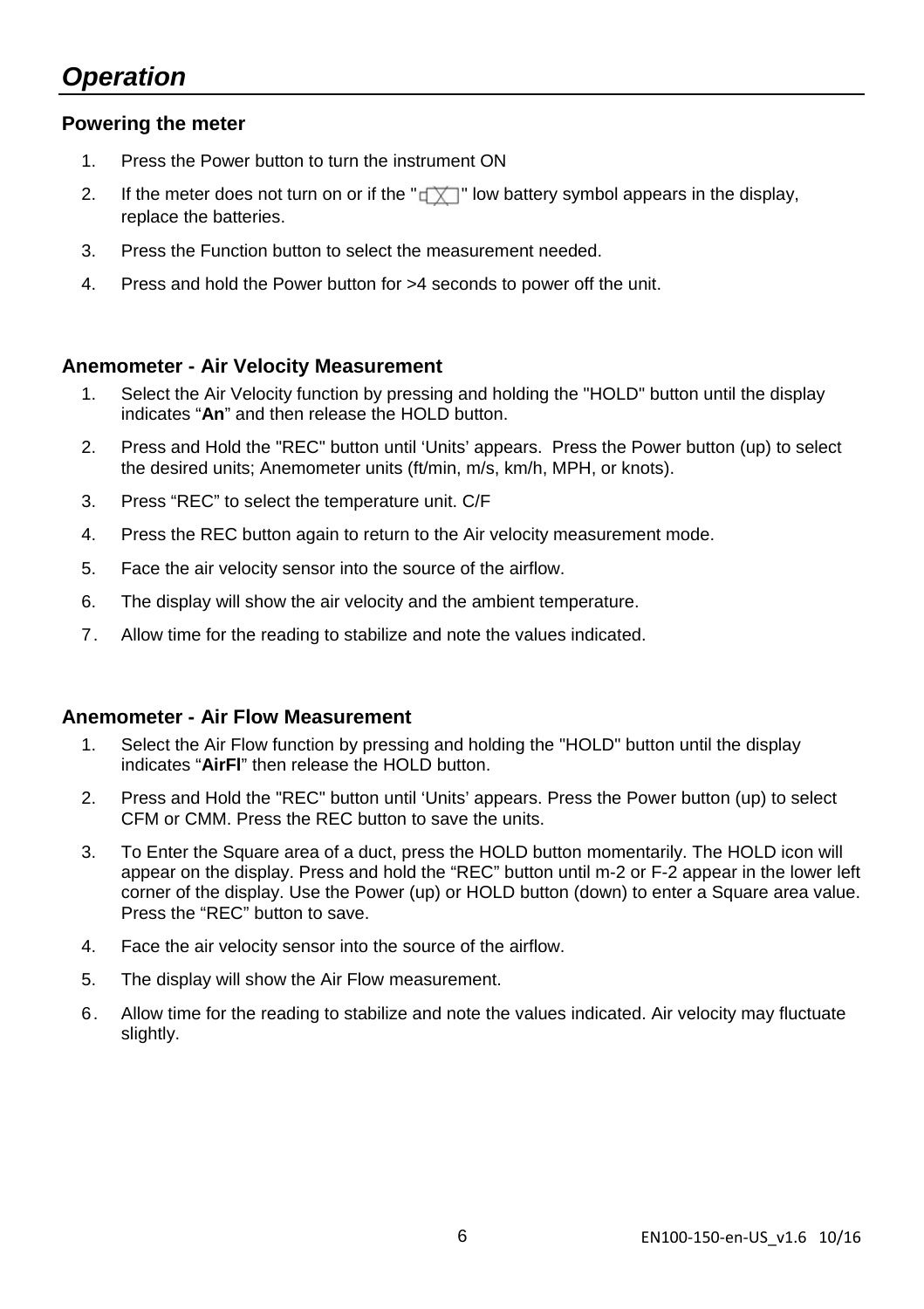#### **Wind Chill Measurement**

- 1. Select the Wind Chill function by pressing and holding the "HOLD" button until the display indicates "**CHiLL**" then release the HOLD button.
- 2. Press and Hold the "REC" button until dCcF appears. Press the Power button (up) to select C or F. Press the REC button to save the units.
- 3. Face the air velocity sensor into the source of the airflow.
- 4. The display will show the Wind Chill temperature.
- 5. Allow time for the reading to stabilize and note the values indicated. Air velocity may fluctuate slightly.

**Note:** In order to obtain accurate measurements for Air Temperature, RH, Dew point, Wet bulb, Wind Chill, and Heat Index, keep hands and fingers away from the sensor area at the bottom of the meter.

#### **Humidity & Ambient Temperature Measurement**

- 1. Select the Relative Humidity function by pressing and holding the "HOLD" button until the display indicates "**rH**" then release the HOLD button.
- 2. The humidity and air temperature readings will display on the LCD.
- 3. Allow several minutes of stabilization time to elapse each time the meter takes measurements in a new location.
- 4. To reverse the display, press the HOLD button for less than 1 second; 'HOLD' will appear on the display, press the Power button and the display will be reversed. Repeat the procedure to revert the display's orientation.

**Note:** In order to obtain accurate measurements for Air Temperature, RH, Dew point, Wet bulb, Wind Chill and Heat Index, keep hands and fingers away from the sensor area (8) at the bottom of the meter.

#### **Dew Point Measurement**

- 1. Select the Dew Point function by pressing and holding the "HOLD" button until the display indicates "**dP**" then release the Hold button.
- 2. Press and Hold the "REC" button until dCcF appears. Press the Power button (up) to select C or F. Press the REC button to save the units.
- 3. The Dew point temperature reading will display on the LCD in C or F units.
- 4. Allow several minutes of stabilization time to elapse each time the meter takes measurements in a new location.
- 5. To reverse the display, press the HOLD button for less than 1 second; 'HOLD' will appear on the display, press the Power button and the display will be reversed. Repeat the procedure to revert the display's orientation.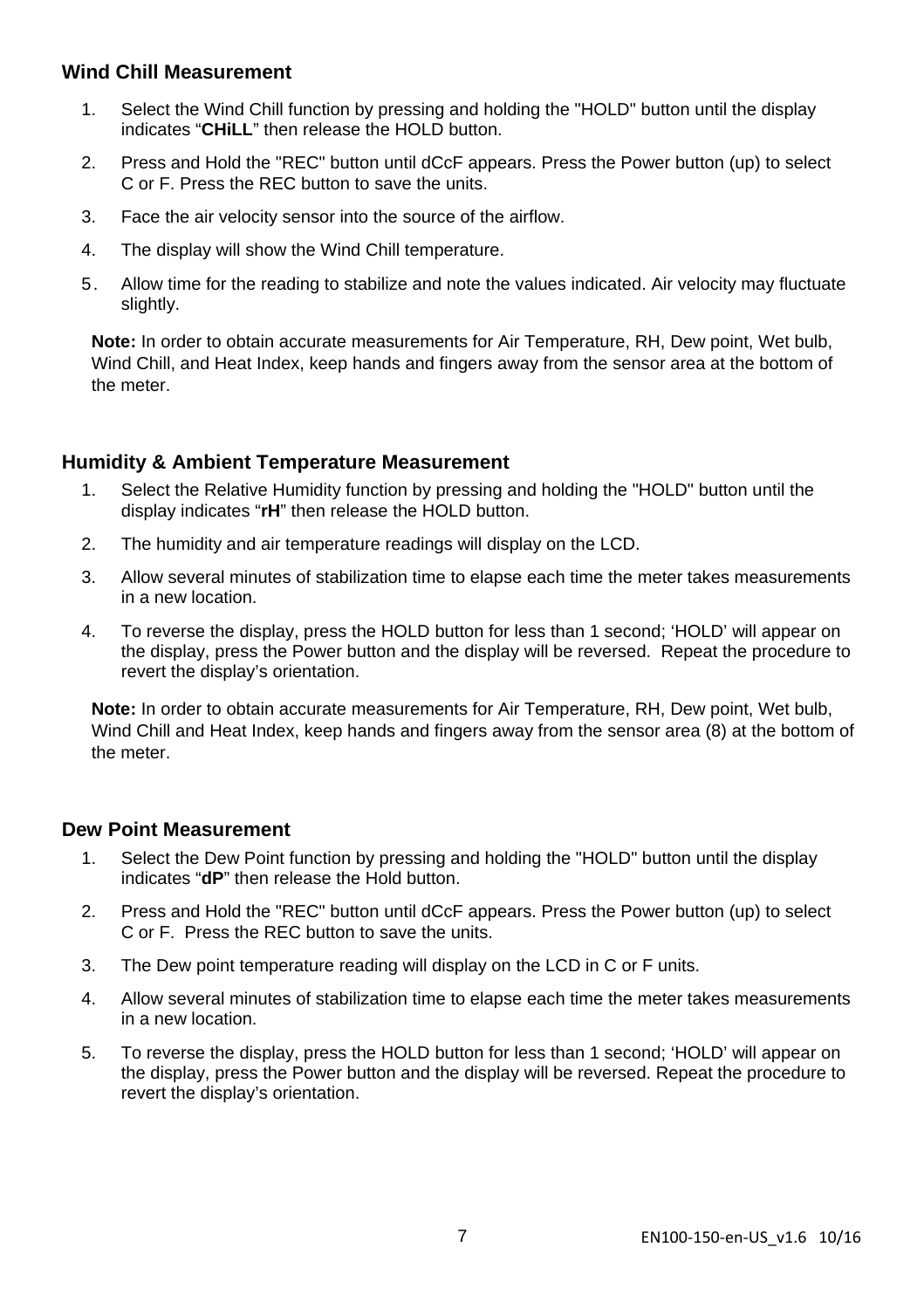#### **Wet Bulb Measurement**

- 1. Select the Wet Bulb function by pressing and holding the "HOLD" button until the display indicates "**\_Et**" then release the Hold button.
- 2. Press and Hold the "REC" button until dCcF appears. Press the Power button (up) to select C or F units. Press the REC button to save the units.
- 3. The Wet bulb temperature reading will display on the LCD in C or F units.
- 4. Allow several minutes of stabilization time to elapse each time the meter takes measurements in a new location.
- 5. To reverse the display, press the HOLD button for less than 1 second; 'HOLD' will appear on the display, press the Power button and the display will be reversed. Repeat the procedure to revert the display's orientation.

**Note:** In order to obtain accurate measurements for Air Temperature, RH, Dew point, Wet bulb, Wind Chill and Heat Index, keep hands and fingers away from the sensor area (8) at the bottom of the meter.

#### **Heat Index Measurement**

- 1. Select the Heat Index function by pressing and holding the "HOLD" button until the display indicates "**HEAt**" and then release the Hold button.
- 2. Press and Hold the "REC" button until dCcF appears. Press the Power button (up) to select C or F units. Press the REC button to save the units.
- 3. The Heat Index temperature reading will display on the LCD in C or F units.
- 4. Allow several minutes of stabilization time to elapse each time the meter takes measurements in a new location.
- 5. To reverse the display, press the HOLD button for less than 1 second; 'HOLD' will appear on the display, press the Power button and the display will be reversed. Repeat the procedure to revert the display's orientation.

**Note:** In order to obtain accurate measurements for Air Temperature, RH, Dew point, Wet bulb, Wind Chill and Heat Index, keep hands and fingers away from the sensor area (8) at the bottom of the meter.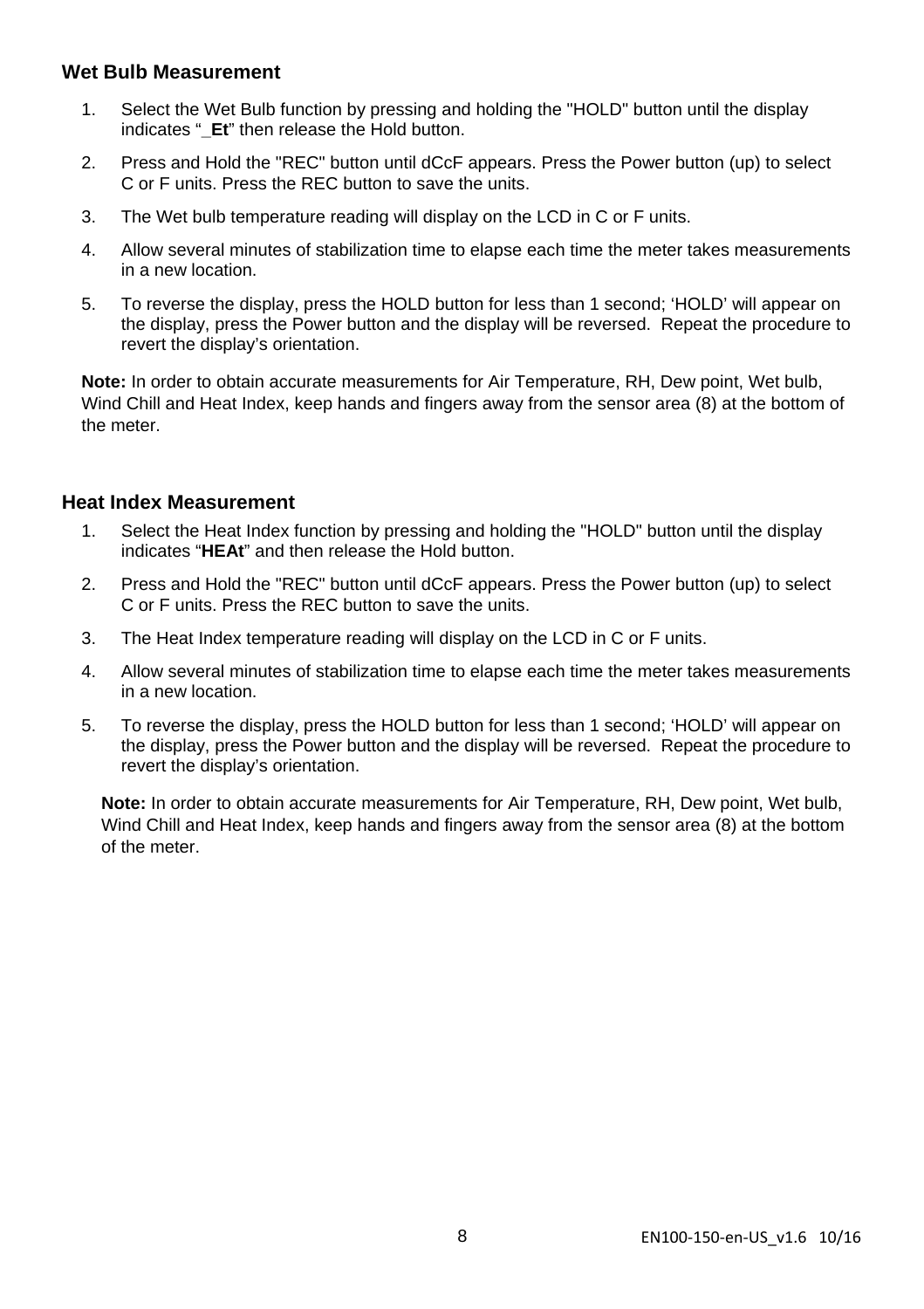## **Light Measurement – Visible Light (EN100 only)**

- 1. Select the Light Measurement function by pressing and holding the "HOLD" button until the display indicates "**Light**" then release the HOLD button.
- 2. Press and hold the "REC" button until 'Units' appears. To switch between "Lux" or "Ft-cd" press the Power button. Press REC to exit and return to the Light measurement mode; the selected Unit (Lux or Ft-cd) will be displayed.
- 3. The Display will reverse and will show the light illuminance value in Lux or Ft-cd.

### **Light Measurement – UV Light (EN150 only)**

- 1. Select the UVA Light Measurement function by pressing and holding the "HOLD" button until the display indicates "**U A**" and then release the HOLD button.
- 2. The display will read the value of UVA light in either mW/cm<sup>2</sup> or uW/cm<sup>2</sup>. The unit of measure is not selectable here.
- 3. The Display will reverse and show the light illuminance value in mW/cm² or uW/cm².
- 4. To reverse the display, press the HOLD button for less than 1 second; 'HOLD' will appear on the display, press the Power button and the display will be reversed. Repeat the procedure to revert the display's orientation.

#### **Altitude Measurement**

- 1. Select the Altitude Pressure function by pressing and holding the "HOLD" button until the display indicates "**HigH**" then release the HOLD button.
- 2. Select the altitude units by pressing "REC" button unit the display shows 'units'. Press the Power button to change the units and then press "REC" button to save. Units are Ft (feet) and m (meters).
- 3. The display will read the altitude.

Note: For an accurate Altitude measurement you can

- **Enter a known altitude.**
- **Enter the Sea level barometric pressure setting.**

a. Set the known value for altitude.

- Power ON the meter and set it to read Altitude (High).
- Set the Units of measure to Ft or m.
- Press the HOLD button once, 'hold' will appear on the display. Press the REC button, the display will show either Ft or m units.
- Using the Power (up) or Hold (down) buttons, set the value to the known altitude. Press the REC button to save the value.

b. Set the known Sea level barometric pressure (check a local Airport)

• Select the Barometric Pressure function by pressing and holding the "HOLD" button until the display indicates "**bAr**" and then release the HOLD button.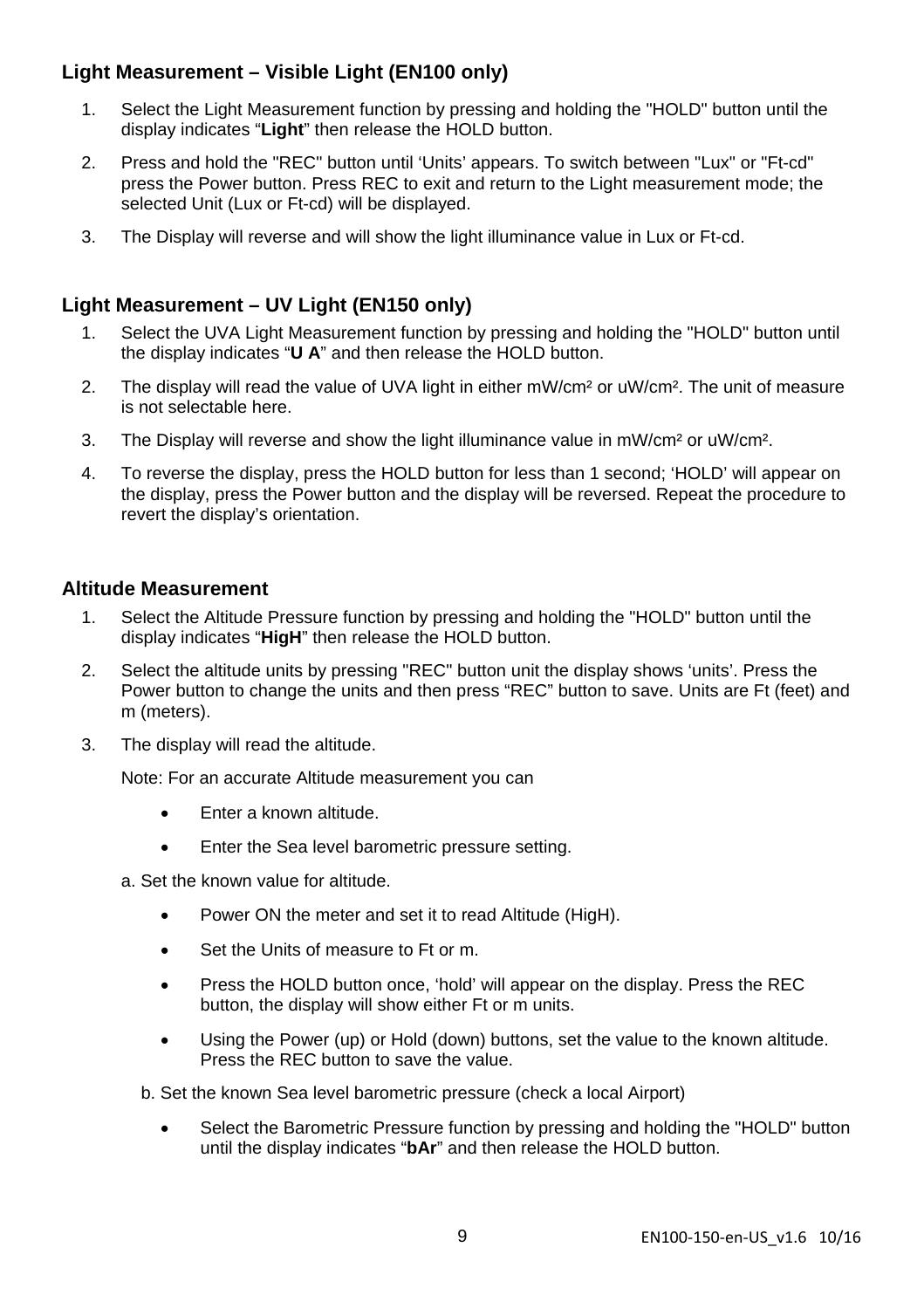- Select the preferred pressure units by pressing "REC" button unit the display shows units. Press the Power button to change the units to HPA and then press "REC" button to save.  $(mBar = hPa)$
- Select the Altitude function by pressing and holding the "HOLD" button until the display indicates "**HigH**" and then release the HOLD button.
- Press the HOLD button once, 'hold' will appear on the display. Press the REC button for more than 3 seconds, the display will show either hpa, mmHg or inHg units.
- Using the Power (up) or Hold (down) buttons, set the value to the known sea level barometric pressure. Press the REC button to save the value.

#### **Barometric Pressure Measurement**

- 1. Select the Barometric Pressure function by pressing and holding the "HOLD" button until the display indicates "**bAr**" and then release the HOLD button.
- 2. Select the pressure units by pressing "REC" button unit the display shows 'units'. Press the Power button to change the units and then press "REC" button to save. The available units are hPA, mmHg, and inHg.
- 3. The display will read the actual air pressure.

Note: Altitude and Air Pressure affect the actual Air pressure measurement.

- 4. To view the Sea level Barometric pressure, follow this procedure
	- a. Press the HOLD button once, 'hold' will appear on the display. Press the REC button for more than 3 seconds, the display will show either Ft or m units.
	- b. Using the Power (up) or Hold (down) buttons, set the value to the known actual altitude value. Press the REC button to show the Sea level pressure.

Note: After powering OFF and then ON, the pressure reading will read actual barometric pressure.

#### **Temperature Measurement (Optional RTD probe)**

- 1. Plug the optional, (PT100) RTD probe into the "RTD Input Socket".
- 2. Select the External Temperature function by pressing and holding the "HOLD" button until the display indicates "**Pt**" and then release the HOLD button.
- 3. Select the temperature units by pressing the "REC" button unit the display shows 'units'. Press the Power button to change the units and then press the "REC" button to save (°C or °F).
- 4. Touch the RTD probe to the surface under test.
- 5. The temperature value will display on the LCD display.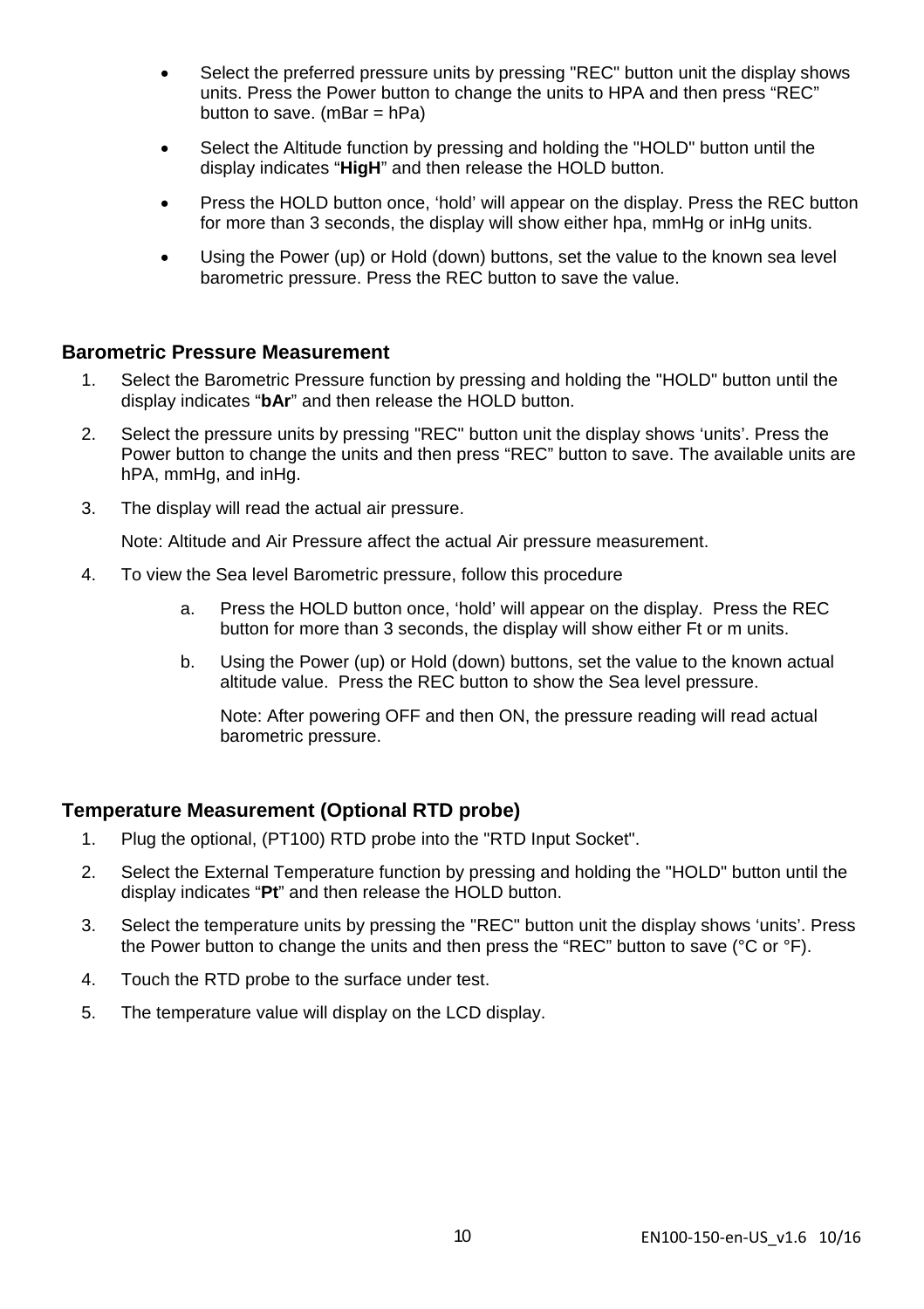### **Hold Function**

Press the "Hold Button" to freeze the current reading value, the "HOLD" symbol appears on the display. Press the button again to return to normal operation.

### **Data Record Function**

1. The Record function captures & displays the Maximum and Minimum reading values.

Start the Data Record function by pressing the "REC" button once. The "REC" symbol appears on the display.

- 2. With the REC symbol on the display:
	- a. Press the "REC" button once and the "Max" symbol along with the maximum value will appear on the display.
	- b. Press the "REC" button again; the "Min" symbol along with the minimum value will appear on the display.
	- c. To exit the Data Record function, press and hold the "REC" button for at least 2 seconds. The display will revert to the current reading and the Max/Min values will clear.

#### **Auto Power-off**

To prolong the life of the batteries, the instrument has an "Auto Power-off" function. The meter will automatically switch off if there are no button presses in any 10-minute period. To disable the Auto OFF feature, start Data Record as outlined above.

#### **Battery Replacement**

- 1. When the LCD display shows the " $\sqrt{X}$ " symbol, it is necessary to replace the battery. However, the meter will work accurately for several hours after the low battery indicator appears.
- 2. Remove the battery cover by turning the cover counter-clockwise 1/8 of a turn.
- 3. Install a fresh CR2032 battery (3VDC) and then securely affix the cover.

## **Battery Safety Reminders**

- o Please dispose of batteries responsibly; observe local, state, and national regulations.
- o Never dispose of batteries in a fire; batteries may explode or leak.
- o Never mix battery types; install new batteries of the same type.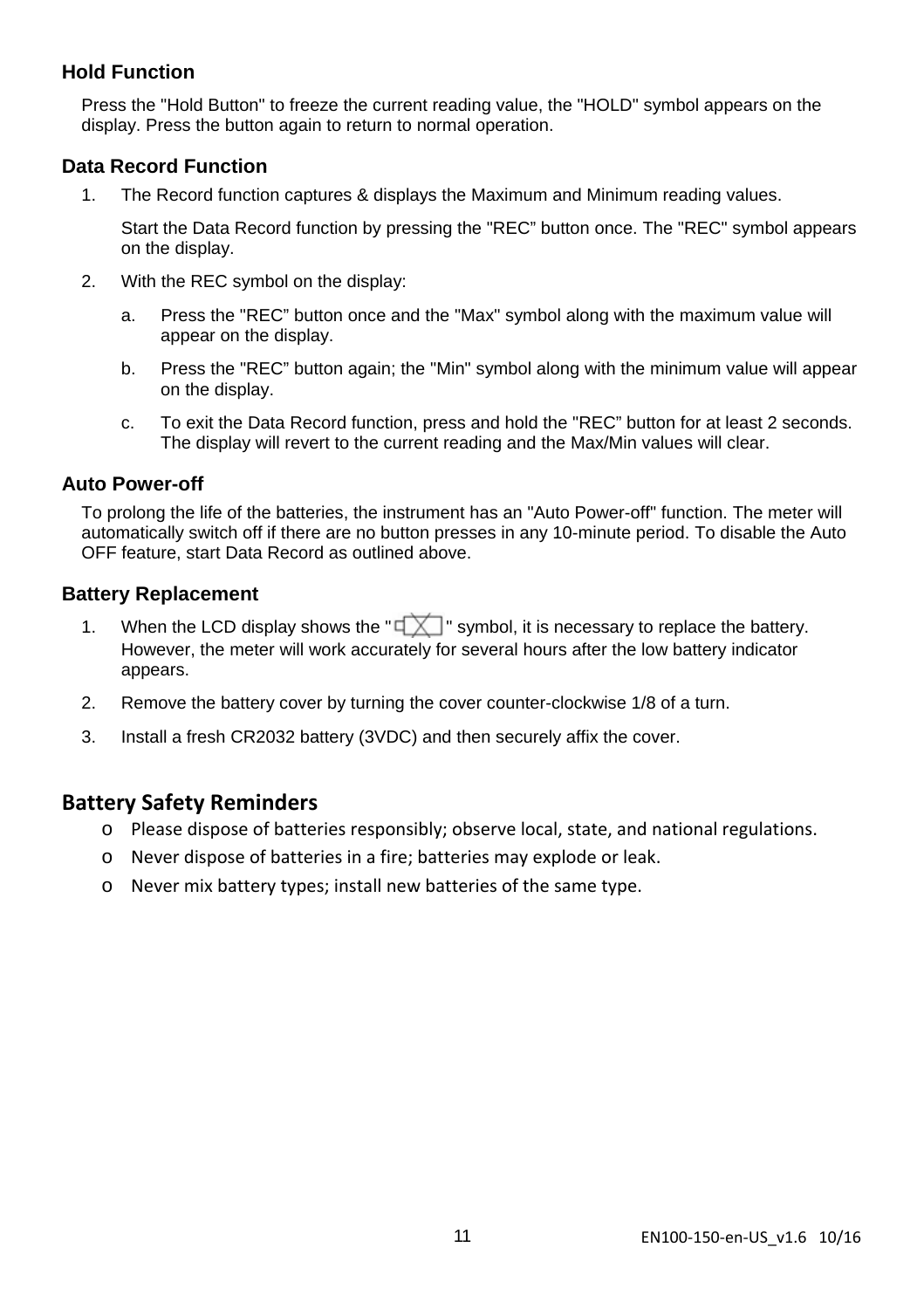## *Specifications*

## **General Specifications**

| <b>Display Dimensions</b>    | $0.7 \times 1.6$ " (18 x 32mm)                                                                                                                                        |  |
|------------------------------|-----------------------------------------------------------------------------------------------------------------------------------------------------------------------|--|
| <b>Measurements</b>          | Air Velocity, Air Flow, Wind Chill, Humidity, Dew Point, Wet<br>Bulb, Heat Index, Light (Visible - EN100; UVA - EN150),<br>Thermometer, Barometric Pressure, Altitude |  |
| <b>Operating Humidity</b>    | 80%RH Max.                                                                                                                                                            |  |
| <b>Operating Temperature</b> | 32 to 122°F (0 to 50°C)                                                                                                                                               |  |
| Over Input Display           | Indication of "- - - -"                                                                                                                                               |  |
| Power Supply                 | CR2032 battery, DC 3V                                                                                                                                                 |  |
| <b>Power Consumption</b>     | Approx. DC 5 mA                                                                                                                                                       |  |
| Weight                       | 0.35 lbs. (160 g) with battery installed                                                                                                                              |  |
| Dimension                    | HxWxD 4.7 x 1.8 x 1.2" (120 x 45 x 20 mm)                                                                                                                             |  |

## **Electrical Specifications**

## **Anemometer (Air velocity/Temperature)**

| <b>Units</b> | Range               | Res. | Accuracy          |
|--------------|---------------------|------|-------------------|
| ft/min       | 80 to 3937 ft/min   |      |                   |
| m/s          | $0.4$ to 20.0 m/s   | 0.1  |                   |
| km/h         | 1.4 to 72.0 km/h    | 0.1  | $± 3%$ F.S.       |
| <b>MPH</b>   | 0.9 to 44.7 mile/h  | 0.1  |                   |
| knots        | 0.8 to 38.8 knots   | 0.1  |                   |
| °F           | 32 to 122°F         | 0.1  | $± 2.5^{\circ}$ F |
| °C           | 0 to $50^{\circ}$ C | 0.1  | $± 1.2^{\circ}$ C |

## **Air Flow**

| <b>Units</b> | Range            | Resolution                         |
|--------------|------------------|------------------------------------|
| <b>CFM</b>   | 0.847 to 1271300 | 0.001/0.01/0.1/1/10(x10)/100(x100) |
| <b>CMM</b>   | 10.024 to 36000  | 0.001/0.01/0.1/1                   |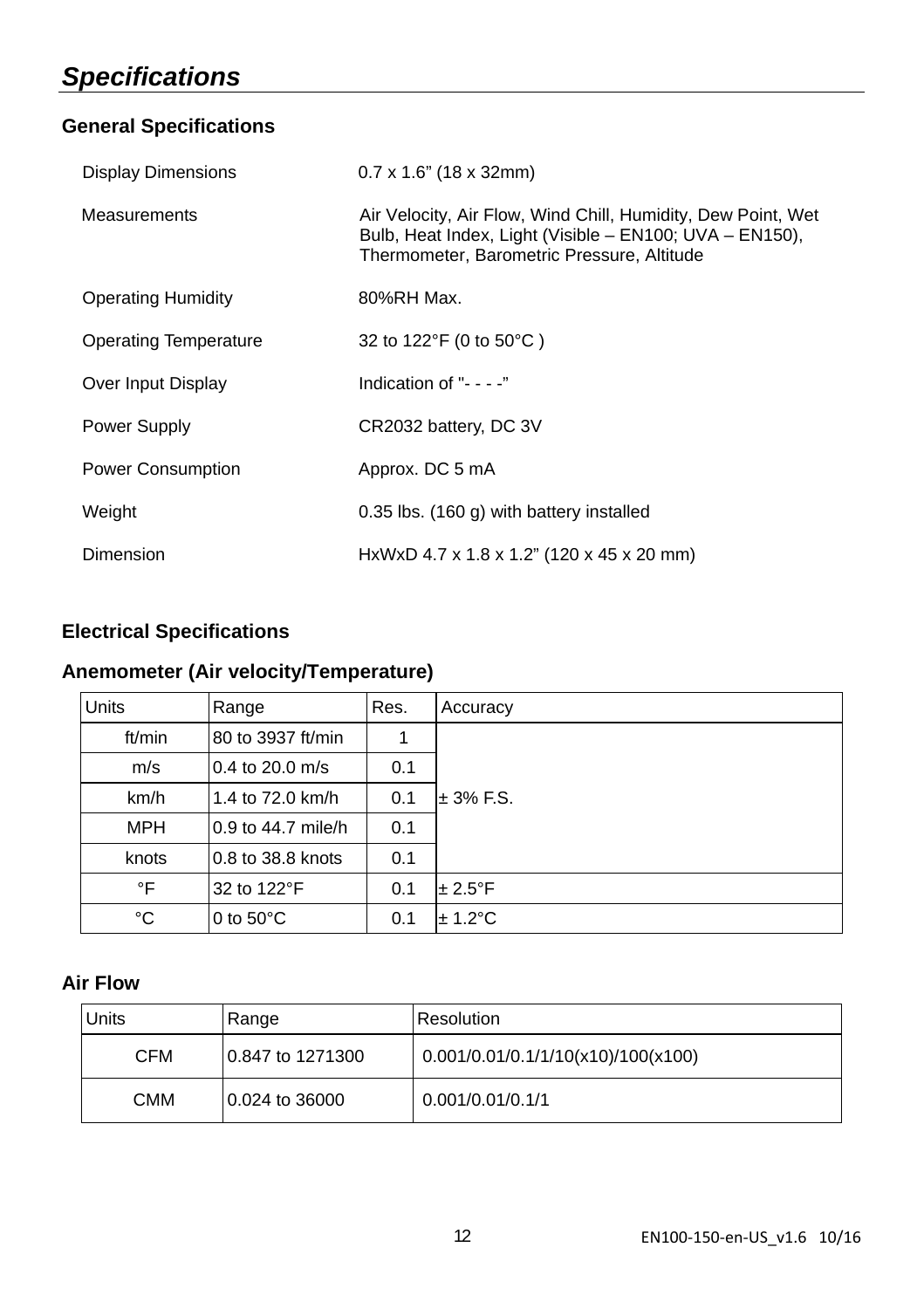## **Humidity/Temperature**

| Units | Range               | Resolution<br>Accuracy |                                    |
|-------|---------------------|------------------------|------------------------------------|
|       | 10 to 95 %RH        | 0.1                    | l< 70 %RH :± 4 %RH                 |
| %RH   |                     |                        | $\geq$ 70 %RH :± (4%rdg + 1.2 %RH) |
| °F    | 32 to 122°F         | 0.1                    | $± 2.5^{\circ}F$                   |
| °С    | 0 to $50^{\circ}$ C | 0.1                    | $\pm$ 1.2°C                        |

## **Dew Point Temperature**

| <b>Units</b> | Range          | Resolution | Accuracy                            |  |
|--------------|----------------|------------|-------------------------------------|--|
| ∣∘⊏          | -13.5 to 120.0 |            |                                     |  |
| l°С          | -25.3 to 49.0  | 0.1        | Calculated from %RH and temperature |  |

## **Wet Bulb Temperature**

| <b>Units</b> | Range          | Resolution | Accuracy                            |  |
|--------------|----------------|------------|-------------------------------------|--|
| ∣∘⊏          | 22.2 to 120.0  | 0.1        |                                     |  |
| $\circ$      | $-5.4$ to 49.0 | 0.1        | Calculated from %RH and temperature |  |

## **Wind Chill**

| <b>Units</b> | Range         | Resolution | Accuracy  |
|--------------|---------------|------------|-----------|
| ∣∘⊏          | 15.0 to 112.0 | 0.1        | $\pm 3.6$ |
| °€           | -9.4 to 44.2  | 0.1        | $\pm 2.0$ |

## **Heat Index**

| <b>Units</b> | Range       | Resolution | Accuracy  |
|--------------|-------------|------------|-----------|
| $\circ$      | 32 to 212.0 | 0.1        | ± 3.6     |
| $^{\circ}$   | 0 to 100    | 0.1        | $\pm 2.0$ |

## **Barometric Pressure**

| <b>Units</b> | Range         | <b>Resolution</b> | Accuracy      |
|--------------|---------------|-------------------|---------------|
| hPa          | 10 to 999.9   | 0.1               | $\pm 1.5$ hPa |
|              | 1000 to 1100  |                   | $\pm 2$ hPa   |
| mmHg         | 7.5 to 825.0  | 0.1               | ± 1.2         |
| inHg         | 0.29 to 32.48 | 0.01              | $\pm 0.05$    |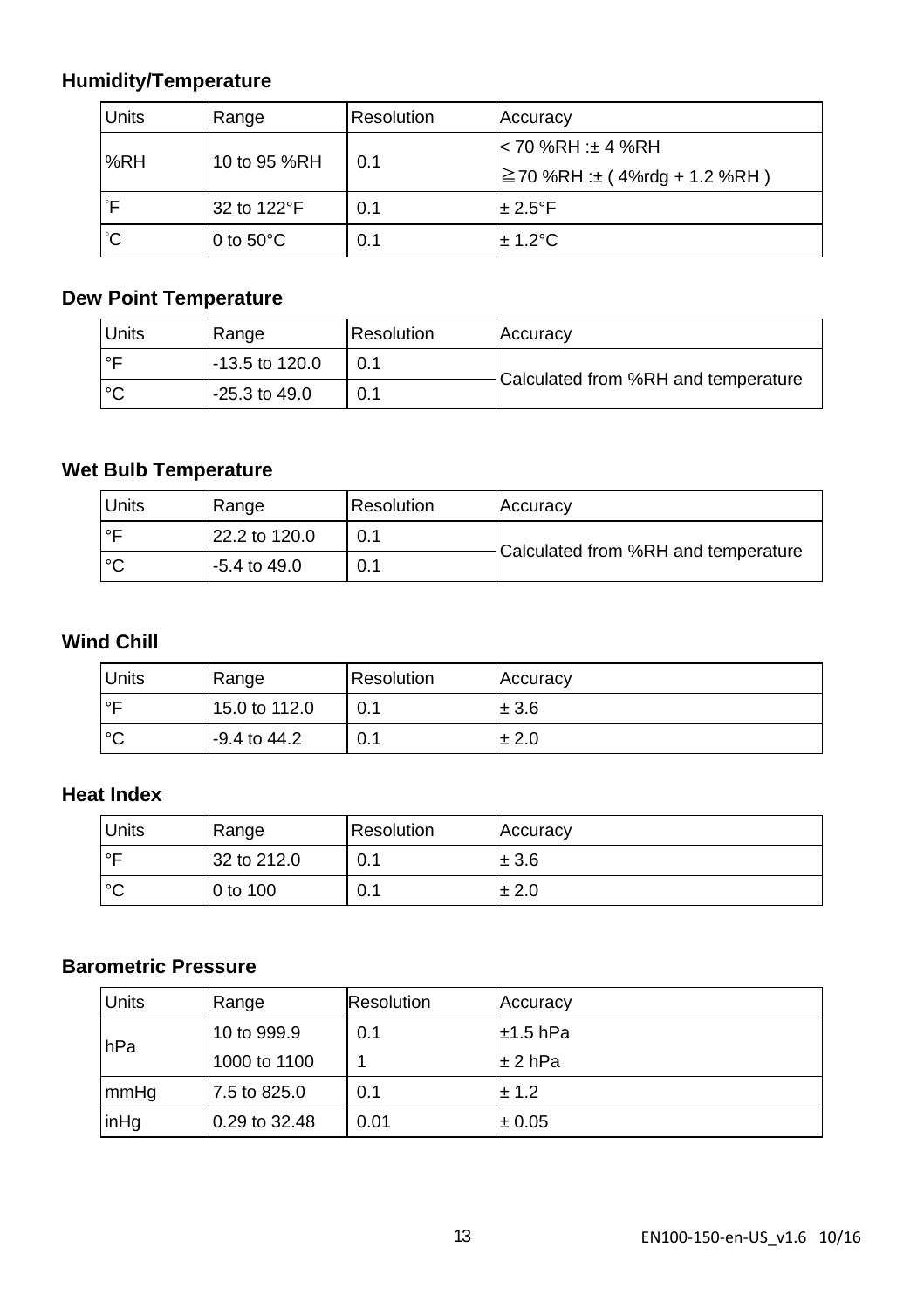## **Altitude**

| Units | Range          | Resolution | Accuracy |
|-------|----------------|------------|----------|
| m     | -2000 to 9000  |            | ±15      |
| Ft    | -6000 to 30000 |            | ± 50     |

## **Visible Light (EN100 only)**

| <b>Units</b> | Range               | <b>Resolution</b> | Accuracy                    |
|--------------|---------------------|-------------------|-----------------------------|
| Lux          | 0 to 2,200 Lux      |                   |                             |
|              | 1,800 to 20,000 Lux | 10                |                             |
| Ft-cd        | 0 to 204.0 Fc       | 0.1               | $\pm$ 5% rdg $\pm$ 8 digits |
|              | 170 to 1,860 Fc     |                   |                             |

## **UVA Light (EN150 only) (band pass 290nm to 390nm)**

| <b>Units</b>       | Range      | Resolution | Accuracy                        |
|--------------------|------------|------------|---------------------------------|
| uW/cm <sup>2</sup> | 0 to 1999  |            | $\pm$ (4%Full Scale + 2 digits) |
| mW/cm <sup>2</sup> | 2 to 20.00 | 0.01       |                                 |

### **RTD Thermometer**

| <b>Units</b> | Range         | Resolution | Accuracy  |
|--------------|---------------|------------|-----------|
| $\circ$      | 14 to 158     |            | $\pm 2.5$ |
| ം            | $-10$ to $70$ |            | ± 1.2     |

Note: The EN100-TP RTD probe is optional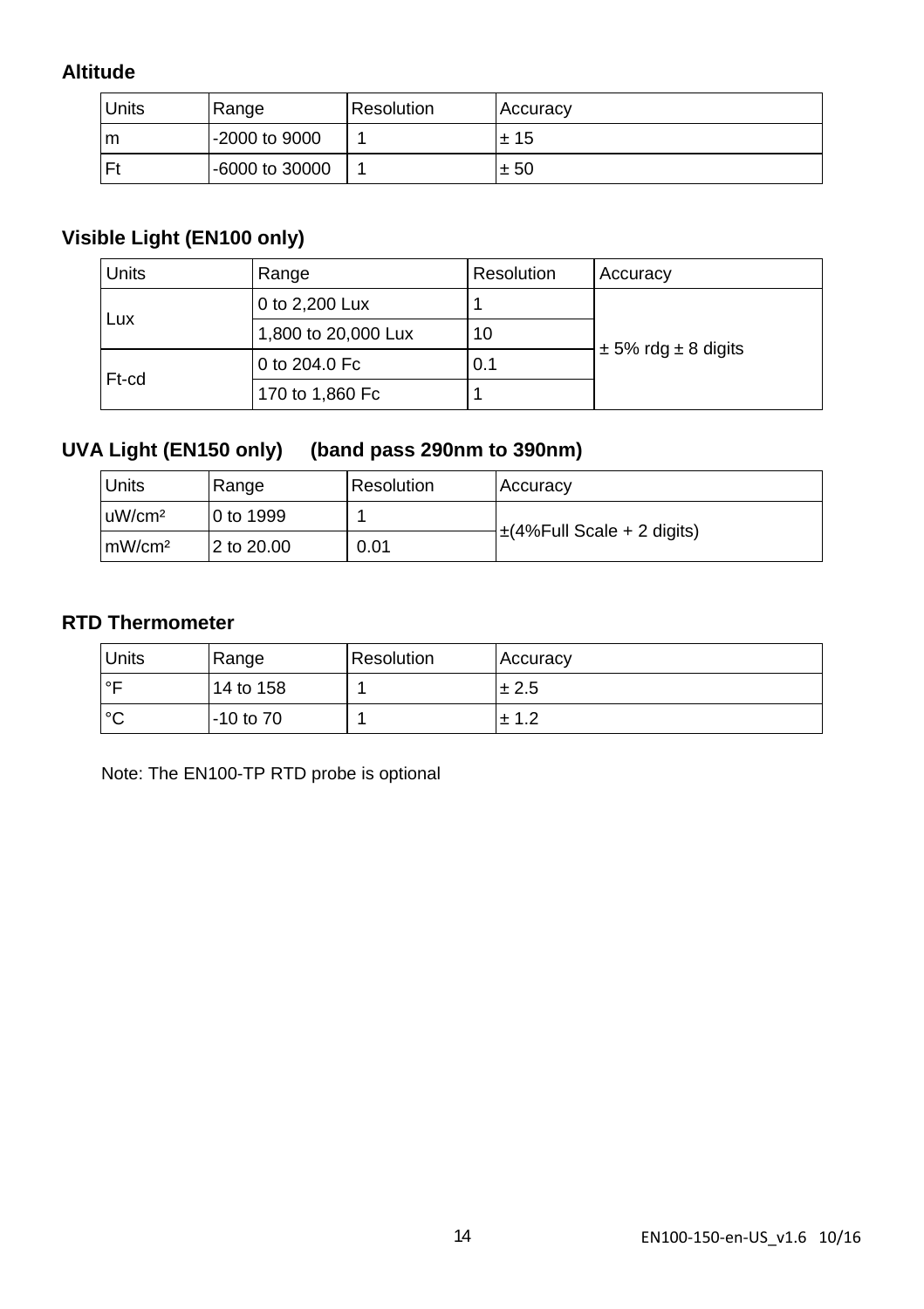## *Warranty*

FLIR Systems, Inc. warrants this Extech Instruments brand device to be free of defects in parts and workmanship for one year from date of shipment (a six month limited warranty applies to sensors and cables). If it should become necessary to return the instrument for service during or beyond the warranty period, contact the Customer Service Department for authorization. Visit the website www.extech.com for contact information. A Return Authorization (RA) number must be issued before any product is returned. The sender is responsible for shipping charges, freight, insurance and proper packaging to prevent damage in transit. This warranty does not apply to defects resulting from action of the user such as misuse, improper wiring, operation outside of specification, improper maintenance or repair, or unauthorized modification. FLIR Systems, Inc. specifically disclaims any implied warranties or merchantability or fitness for a specific purpose and will not be liable for any direct, indirect, incidental or consequential damages. FLIR's total liability is limited to repair or replacement of the product. The warranty set forth above is *inclusive and no other warranty, whether written or oral, is expressed or implied.*

## *Calibration, Repair, and Customer Care Services*

**FLIR Systems, Inc. offers repair and calibration services** for the Extech Instruments products we sell. NIST certification for most products is also provided. Call the Customer Service Department for information on calibration services available for this product. Annual calibrations should be performed to verify meter performance and accuracy. Technical support and general customer service is also provided, refer to the contact information provided below.

## **Support Lines: U.S. (877) 239‐8324; International: +1 (603) 324‐7800**

Technical Support: Option 3; E‐mail: support@extech.com

Repair & Returns: Option 4; E‐mail: repair@extech.com

Product specifications are subject to change without notice

**Please visit our website for the most up‐to‐date information**

#### **www.extech.com**

FLIR Commercial Systems, Inc., 9 Townsend West, Nashua, NH 03063 USA

*ISO 9001 Certified*

## **Copyright** © **2014‐2016 FLIR Systems, Inc.**

All rights reserved including the right of reproduction in whole or in part in any form

**www.extech.com**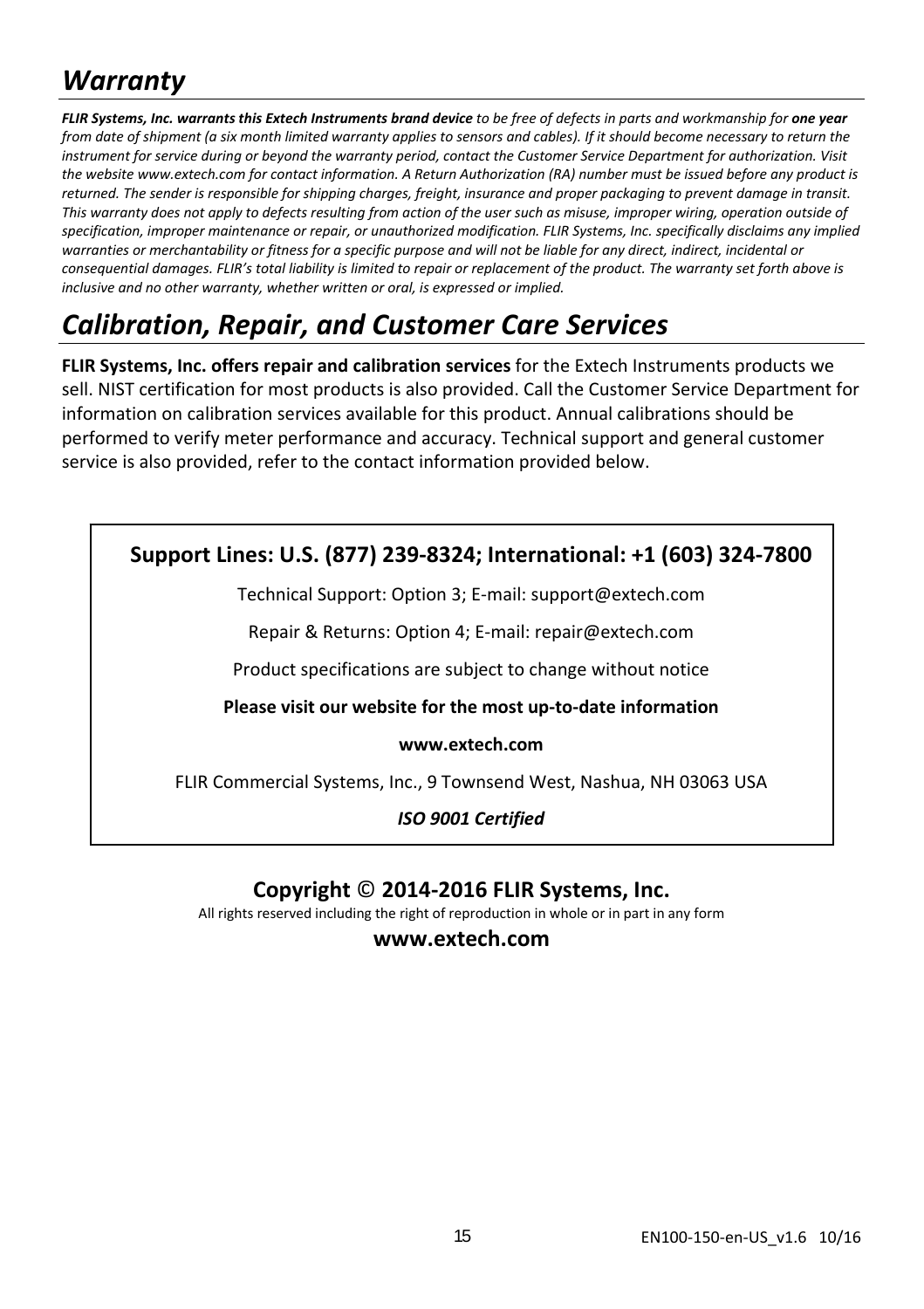## *Garantie*

FLIR Systems, Inc. garantit que cet appareil Extech Instruments est exempt de défauts matériaux et de fabrication pendant un an à partir de la date d'envoi (une garantie limitée de six mois s'applique aux capteurs et aux câbles). Si le renvoi de l'appareil pour réparation devient nécessaire durant ou après la période de garantie, contactez le service client pour autorisation. Pour obtenir les coordonnées, visitez le site Web suivant : www.extech.com. Un numéro d'autorisation de retour (AR) doit être délivré avant tout retour de produit. L'expéditeur prend à sa charae les frais d'expédition. le fret, l'assurance et l'emballage correct de l'appareil afin de prévenir toute détérioration durant le transport. Cette garantie ne s'applique pas aux dommages imputables à l'utilisateur, tels que l'usage impropre ou abusif, un mauvais câblage, une utilisation non conforme aux spécifications, un entretien ou une réparation incorrecte, ou toute modification non autorisée. FLIR Systems, Inc. déclinera spécifiquement toute garantie ou qualité marchande ou aptitude à l'emploi prévu, et ne sera en aucun cas tenu responsable pour tout dommage conséquent, direct, indirect ou accidentel. La responsabilité totale de FLIR est limitée à la réparation ou au remplacement du produit. La garantie définie ci-dessus est inclusive et aucune autre garantie, écrite ou orale, n'est exprimée ou implicite.

## *Calibrage, réparation et services après‐vente*

**FLIR Systems, Inc. offre des services de calibrage et de réparation** pour les produits Extech Instruments que nous commercialisons. Nous fournissons également une certification NIST pour la plupart des produits. Contactez notre service client pour toute information sur les services de calibrage disponibles pour ce produit. Un calibrage doit être effectué chaque année pour vérifier les performances et la précision du mètre. Nous offrons également une assistance technique et un service à la clientèle. Veuillez vous reporter aux coordonnées fournies ci‐dessous.

## **Lignes d'assistance: États‐Unis (877) 239‐8324; international: +1 (603) 324‐7800**

Service d'assistance technique : Option 3 ; E‐mail : support@extech.com

Réparations et retours : Option 4 ; E‐mail : repair@extech.com

Les spécifications produit sont sujettes à modifications sans préavis.

**Pour les toutes dernières informations, veuillez visiter notre site Web.**

#### **www.extech.com**

FLIR Commercial Systems, Inc., 9 Townsend West, Nashua, NH 03063 USA

*Certifié ISO 9001*

## **Copyright** © **2014‐2016 FLIR Systems, Inc.**

Tous droits réservés, y compris la reproduction partielle ou totale sous quelque forme que ce soit.

### **www.extech.com**